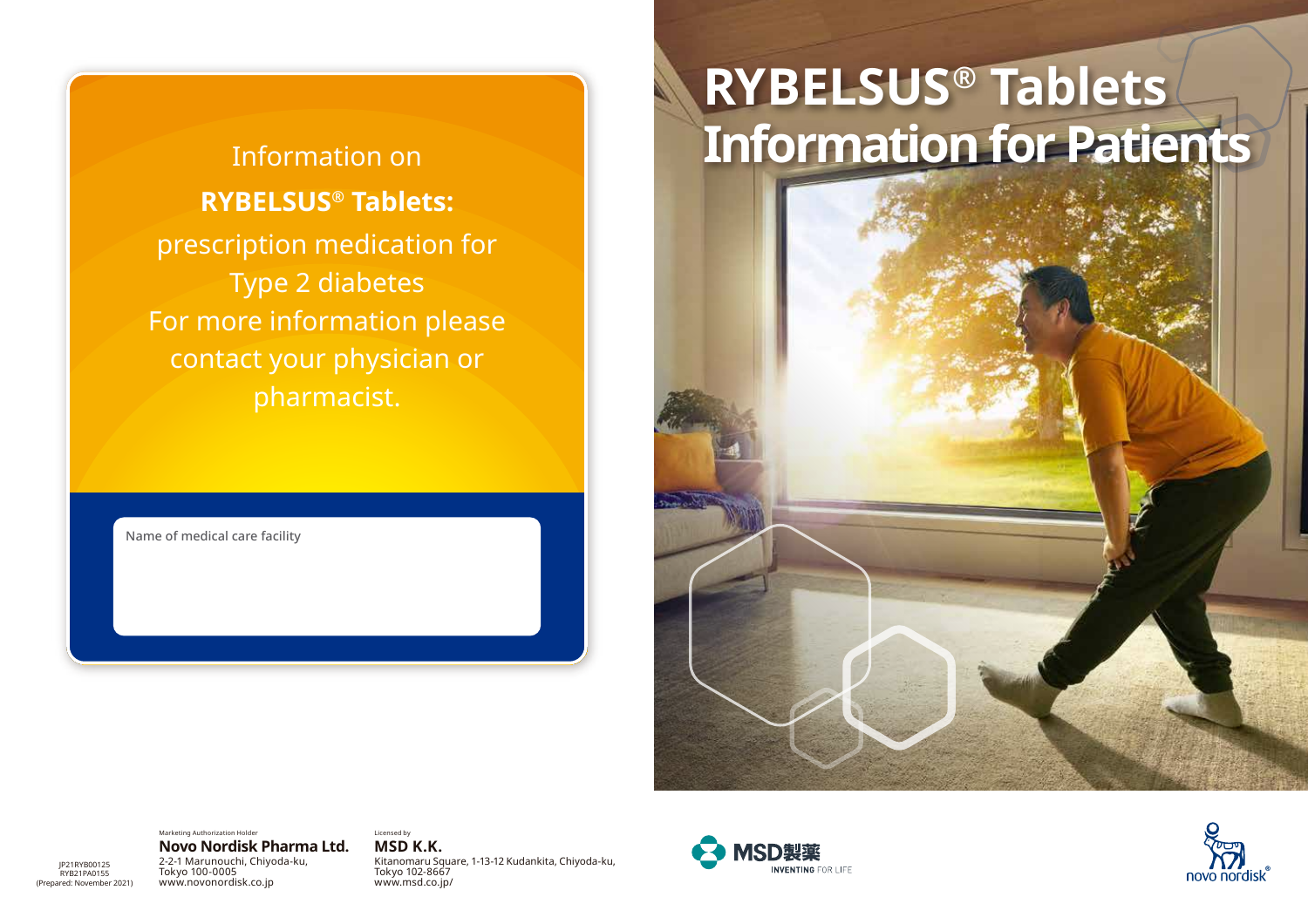### **Type 2 diabetes is a medical condition in which the levels of glucose in your blood (blood glucose) remain high.**

 $\bullet$  Type 2 diabetes is a medical condition where blood glucose levels remain high because of difficulty in producing insulin, a hormone to reduce blood glucose levels, from the pancreas or lack of insulin action.

#### Glucose  $9.9.9.$  $\bullet$ de Normal High blood glucose \*  $\mathcal{F}(\mathbf{e})$ **Blood vessel Blood vessel**

# **What is Type 2 diabetes? Treating Type 2 diabetes**

 $\bullet$  In addition to diet and exercise, medication is tailored to the individual patient's condition.



 $\bullet$  If hyperglycaemia continues, the risk of complications increases. The main complications are microangiopathy and macrovascular disease.



**Let's keep your blood glucose levels as close to the target, prevent complications, and live a life like a healthy person.**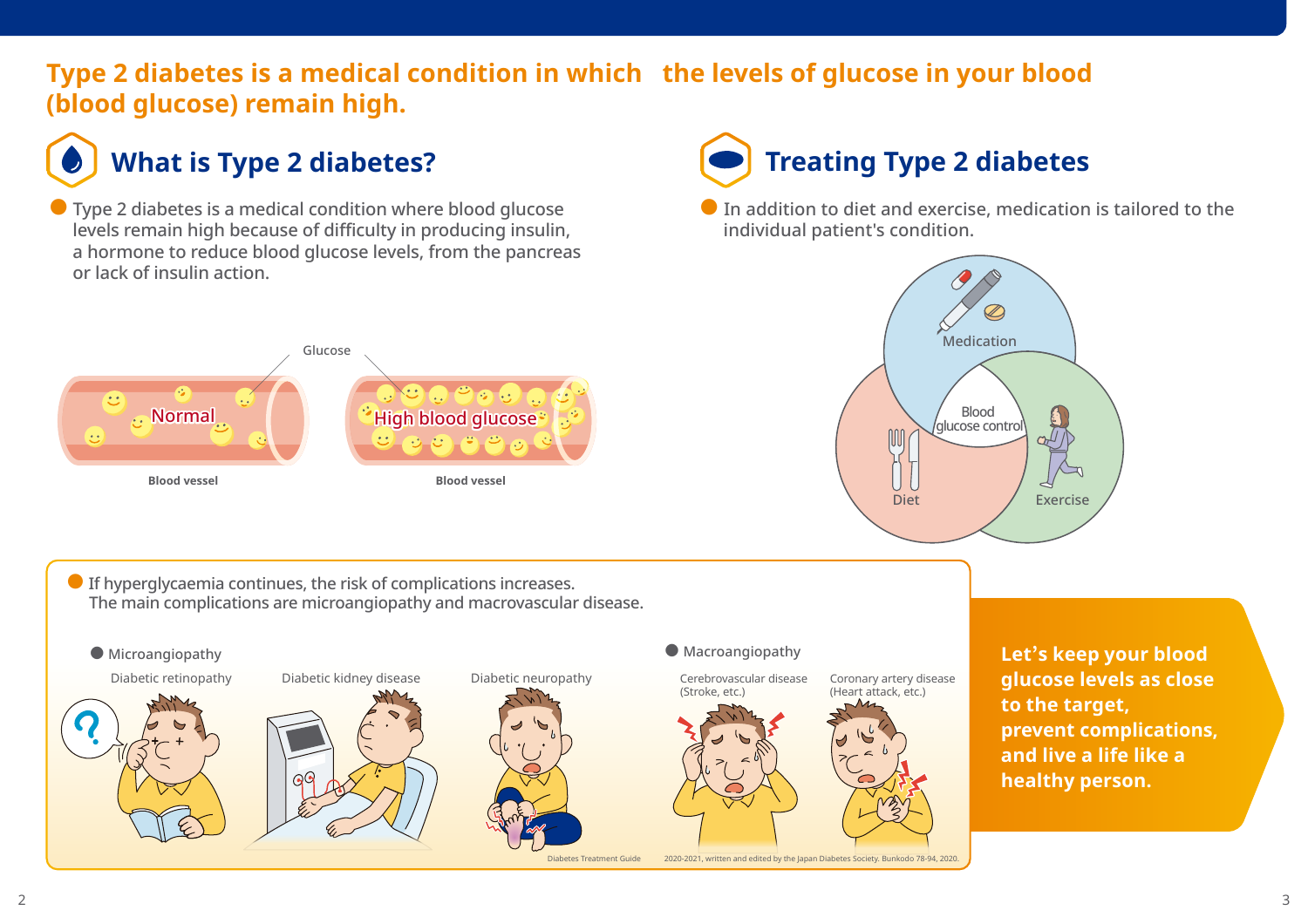## **RYBELSUS® mimics the GLP-1 hormone.**

The GLP-1 hormone is native to our bodies. It is secreted from the small intestine when we have a meal.

It stimulates the pancreas to produce insulin when blood glucose levels are high.



#### **GLP-1 RYBELSUS®**

RYBELSUS® mimics GLP-1. It stimulates the pancreas to produce insulin when blood glucose levels are high, helping to reduce blood glucose levels.

For RYBELSUS® to exert its effect, it is important to keep the stomach empty before and after taking it.

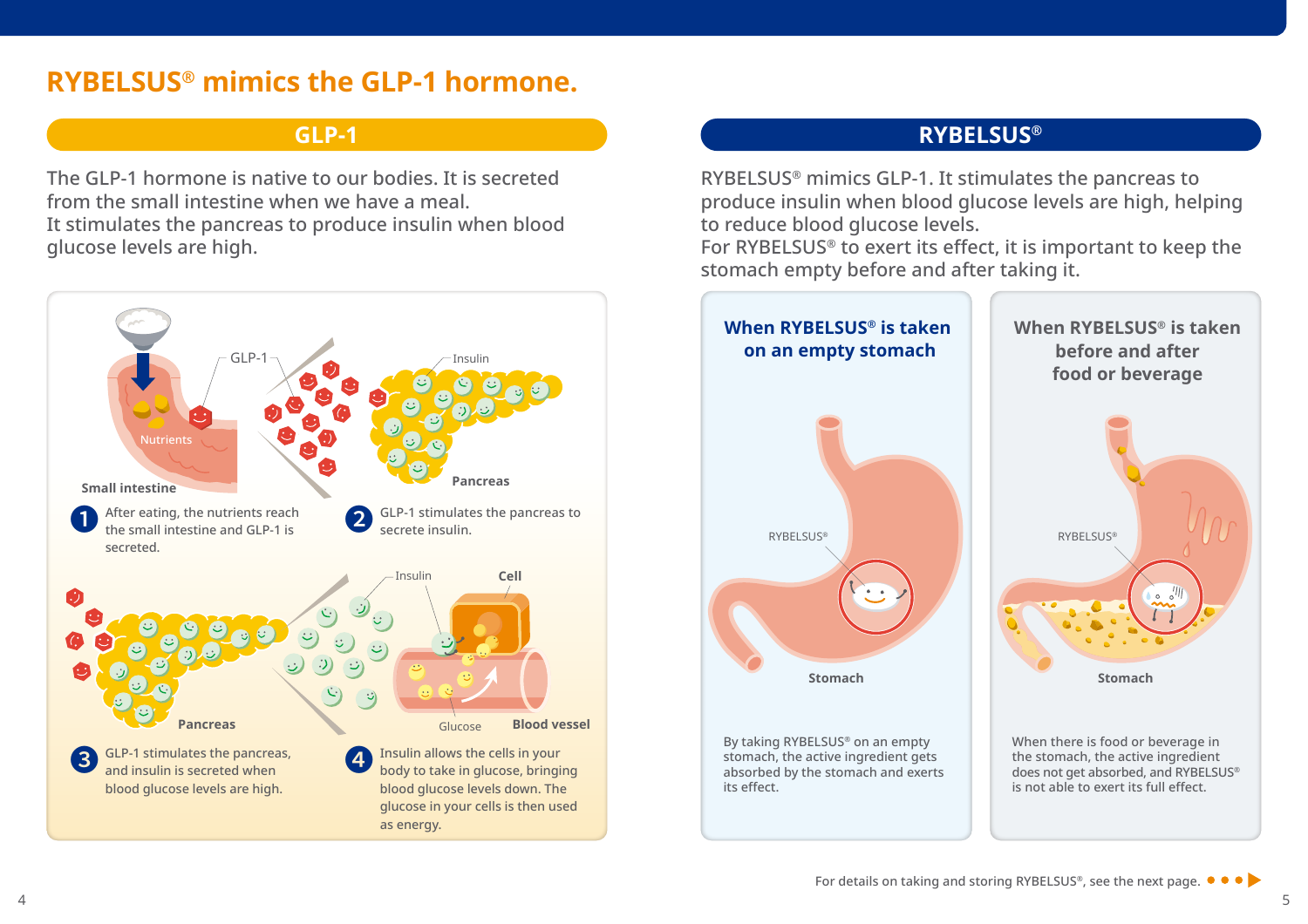## **For RYBELSUS® to exert its effect, it is important to take it and store it correctly.**



# **How RYBELSUS® works**



### **Precautions for taking RYBELSUS®**



RYBELSUS® is easily affected by humidity and light. Do not open the blister pack until you are ready to take it.



Swallow the tablet whole. Do not cut, crush or chew the tablet.



Take with a small amount of water (no more than about 120 mL). Do not take it with tea, coffee, swallowing aid jelly, or other beverages.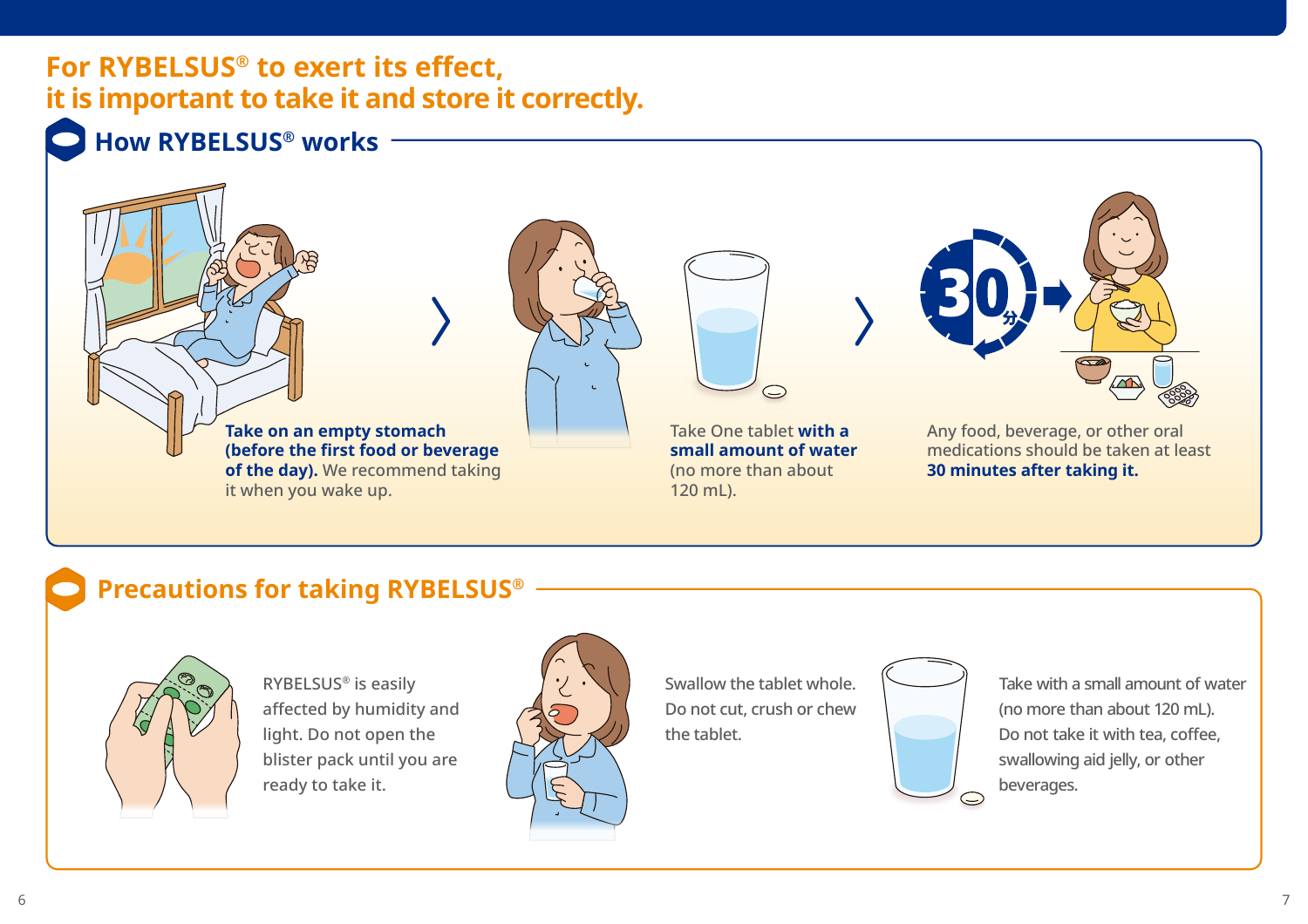# **The most common side effects of RYBELSUS®**



#### **Gastrointestinal symptoms such as stomach discomfort, constipation, or diarrhea may occur.**

- If symptoms persist, consult your physician.
- $\bullet$  In the event of severe persistent abdominal pain accompanied by vomiting, immediately discontinue use and see your physician.





**Symptoms of hypoglycemia may occur. Your risk for getting hypoglycemia may be higher if you use RYBELSUS® with another anti-diabetic medications (sulfonylurea or insulin preparations, etc.).**

- Always carry some food or beverage containing sucrose or glucose which can be taken in case of hypoglycemic symptoms.
- $\bullet$  Take them if symptoms of hypoglycemia occur. (If you are taking RYBELSUS® with an alpha-glucosidase inhibitor, sucrose is not effective enough against hypoglycemia. Take some food or beverage containing glucose.)